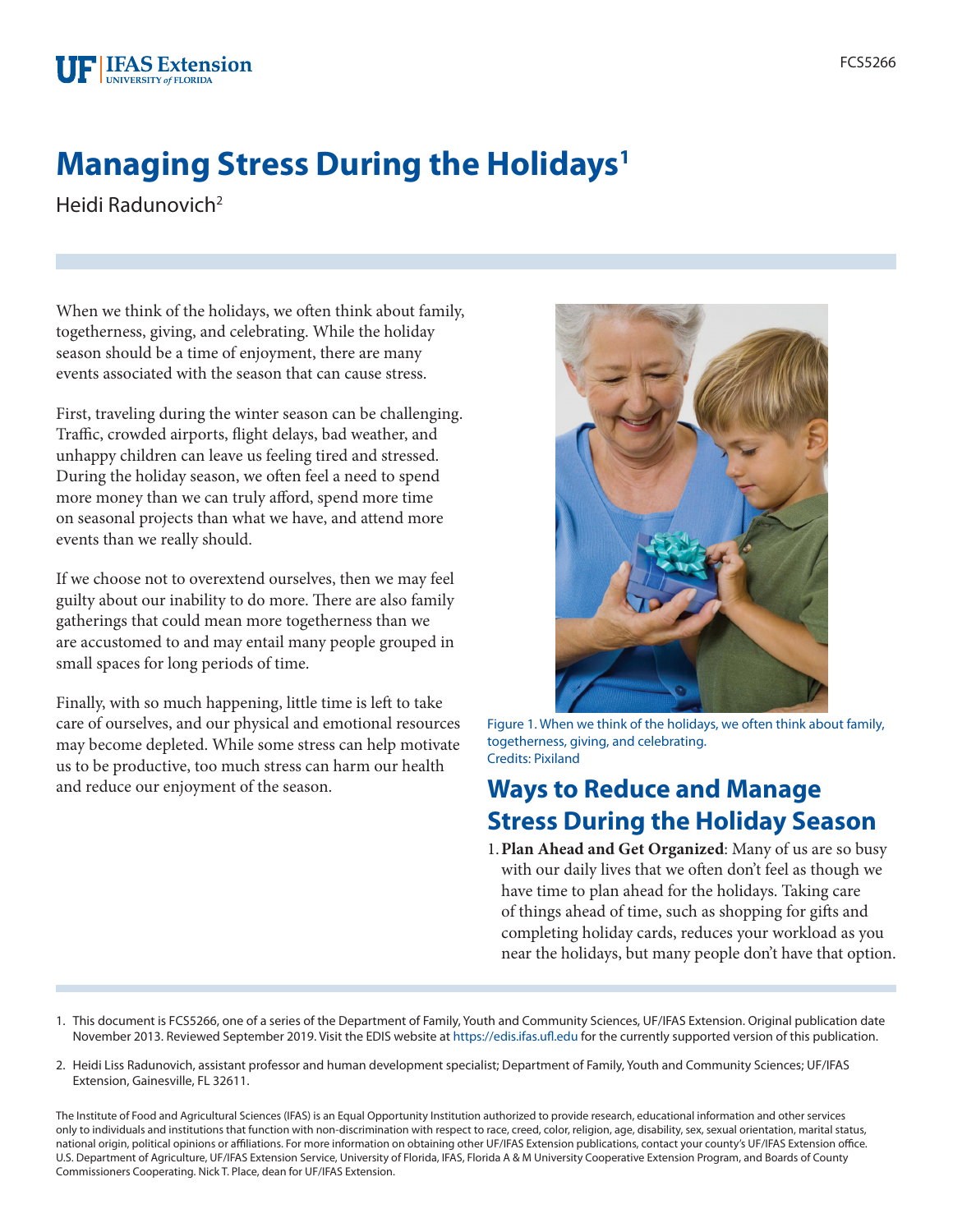#### **Here are some ways to plan and get organized:**

- Even if your time for doing things in advance is limited, doing things a few minutes every day can help save time and reduce stress as the holidays approach. For example, having lists of what to buy and from where can prevent multiple trips to the same store. Ultimately, taking a small amount of time now for planning can mean a big savings in time and stress in the future.
- Create lists of everything that needs to be done and bought, and create a schedule for the coming weeks to break down what you will do and when. It can be reassuring to see that you can manage all of the work that needs to be done. If your schedule shows that you will be unable to finish everything in time, however, then skip the lower priority items on your list.
- Set a budget for your Christmas shopping, and plan how much you can spend for each person on your list. If you keep your spending limited to what you can afford, then you'll feel much less stressed later.
- 2.**Set Realistic Expectations**: Many of the images we see in movies and on TV can lead us to believe that a "perfect" holiday is realistic, and we may feel pressured to expect too much from ourselves, others, and the holiday itself. Rather than expecting your holiday to be "perfect," focus on the real meaning of the season. The ultimate goal is to enjoy quality time with the people you care about.

#### **Here are some ways to keep your expectations in check:**

- Remember that life is full of things that go wrong, and anticipating perfection can lead to disappointment. Instead, expect that things won't be perfect, and view the problems that occur as an opportunity for a good story in the future.
- Remind yourself that it is ok if people don't always get along, if there are travel delays, or if the décor or food options aren't perfect.
- Focus on enjoying the positive moments as much as possible.
- Finally, take time to really think about what events you will attend (or host) and for how long, keeping in mind that sometimes less is more. Trying to attend every party or spend every possible moment with family might not always be the best plan, and it can leave you stressed and unhappy.

3.**Take Care of Yourself**: When we're feeling stressed we're much more likely to neglect our needs, but that is when we need to take care of ourselves the most. Making sure we eat healthy foods, exercise, get plenty of rest, and relax helps bolster us and renews our physical and emotional resources.

#### **Here are some ways to take care of yourself during the holidays:**

- Minimize indulgence. During the holidays, it is tempting to eat too much unhealthy food, drink too much alcohol, skip the exercise, and stay up too late. Although a little indulgence is ok, forgetting to take care of ourselves day after day leaves us physically and emotionally drained and unable to handle the stressors that will come our way.
- If you enjoy trying all the different goodies at a party, make sure to just try a little bit of each. Focus on the healthier foods, such as vegetables, fruits, whole grains, and lean meats. You may also want to ask yourself if you are truly hungry or simply eating because food is available.
- If you are up late one night because of a party or giftwrapping session, make sure you go to bed early the next night.
- Increase your physical activity by walking after meals and taking stairs rather than elevators. Even walking in the mall can be a great source of exercise.
- Finally, take some time for yourself, even if it's only a few minutes while you're lying in bed in the morning. Hot baths or showers are relaxing, and reading can be a great escape. Some people also find meditation helpful. There may even be seasonal rituals that help you feel centered and relaxed, such as singing or lighting candles. Everyone is different, so you will need to figure out what activity provides a good way for you to take a break and decompress.
- 4.**Manage Your Thoughts**: The way you think about things can have a big impact on how stressful an event is for you. If you experience the same event as someone else, but you both have different thoughts about it, then that can affect the way you feel. Once we are upset, it can be hard to think of things differently, but trying to take another perspective can help. For example, if a clerk at the airport is rude, rather than taking it personally, you could think that maybe this person is having a bad day. Finally, reframing the difficulties in a more positive way can help us have a sense of gratitude. For example, even though it's annoying to get a flat tire when you're getting